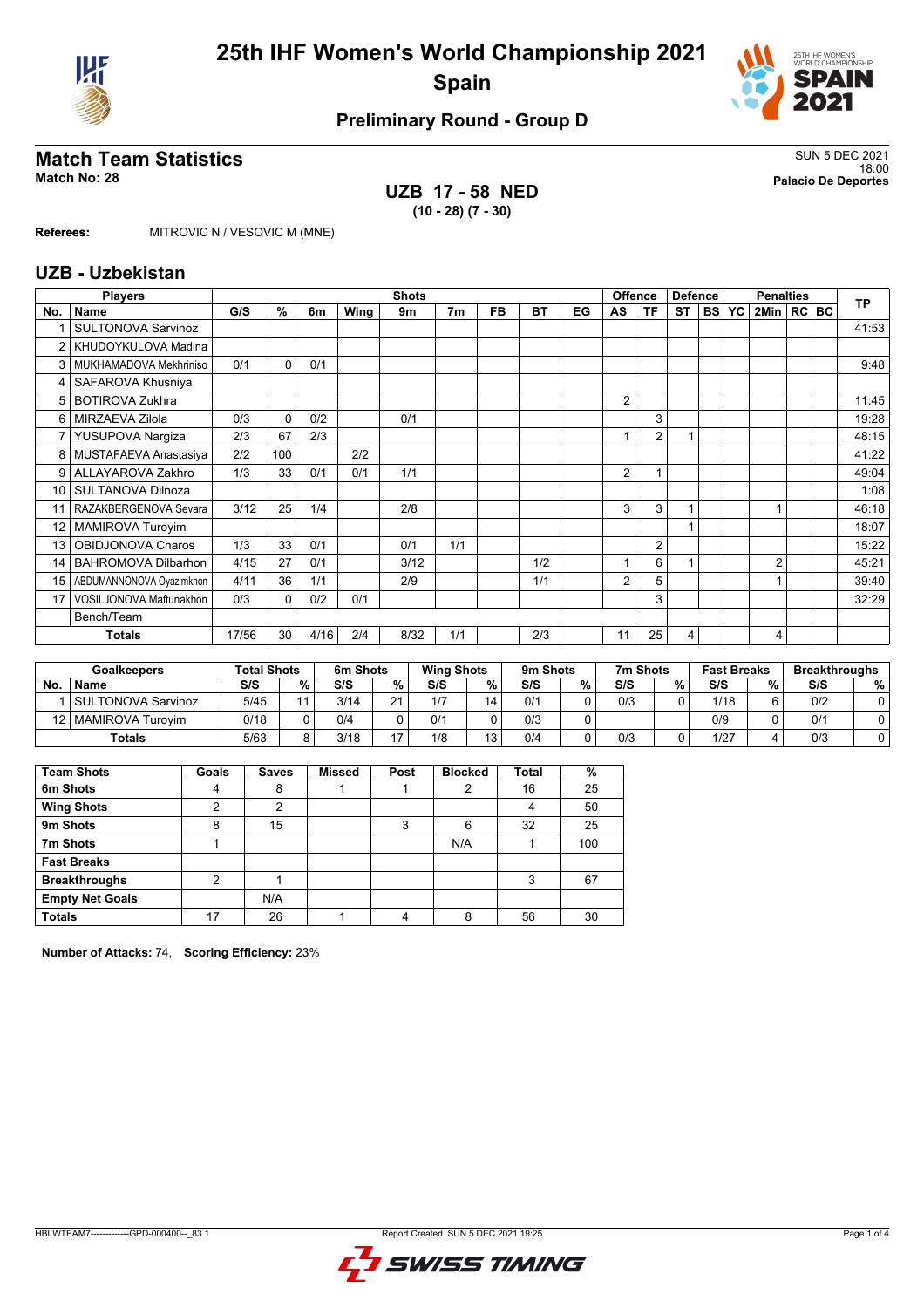



# **Match Team Statistics** SUN 5 DEC 2021

18:00 **Match No: 28 Palacio De Deportes UZB 17 - 58 NED (10 - 28) (7 - 30)**

**Referees:** MITROVIC N / VESOVIC M (MNE)

## **UZB - Uzbekistan**

### **Shots Distribution Players** Goals / Shots 7 YUSUPOVA N 1 SULTONOVA S 2 KHUDOYKULOVA M 3 MUKHAMADOVA M 4 SAFAROVA K 5 BOTIROVA Z 6 MIRZAEVA Z  $1.71$  $0/1$ 89  $\frac{1}{2}$   $\frac{1}{2}$  0/1 ₿ Œ  $\frac{1}{1}$  0/1 H)  $1/1$ u p u d х. u d 0/1 1-Blocked

| 8 MUSTAFAEVA A     | 9 ALLAYAROVA Z | 10 SULTANOVA D |                                     | 11 RAZAKBERGENOVA S  | 12 MAMIROVA T | 13 OBIDJONOVA C      | 14 BAHROMOVA D     |           |
|--------------------|----------------|----------------|-------------------------------------|----------------------|---------------|----------------------|--------------------|-----------|
|                    |                |                |                                     |                      |               |                      | 1/1                |           |
| 1/1                |                | $0/1$ .        | $\blacksquare$ $\blacksquare$ $0/2$ | $2/5$ $\blacksquare$ |               |                      | $\blacksquare$ 0/2 | 2/6       |
| $\blacksquare$ 1/1 | 1/1<br>0/1     |                | $\blacksquare$ 0/3                  | 1/1<br>- 11 1        |               | $1/2$ $\blacksquare$ |                    | 1/1       |
|                    |                |                |                                     | 1-Blocked            |               | 1-Blocked            | 4-Post             | 1-Blocked |

|     | 15 ABDUMANNONOVA O |     | 17 VOSILJONOVA M   |     |  |  |  |  |
|-----|--------------------|-----|--------------------|-----|--|--|--|--|
| 1/3 | 1/1                | 1/1 | 0/1                | 0/1 |  |  |  |  |
| 0/1 |                    | 1/1 |                    |     |  |  |  |  |
|     |                    |     | 4-Blocked 1-Missed |     |  |  |  |  |

**Team**

 $2/2$  0/1



Saves / Shots

| 0/5  | 0/1 | 1/9  |
|------|-----|------|
| 3/11 |     | 1/1  |
| 0/22 | 0/1 | 0/13 |

| 1 SULTONOVA S        |                  |  |  |  |  |  |  |  |  |  |  |
|----------------------|------------------|--|--|--|--|--|--|--|--|--|--|
| $\overline{0}/1$     | 1/4              |  |  |  |  |  |  |  |  |  |  |
|                      | 1/1              |  |  |  |  |  |  |  |  |  |  |
| 0/1                  | 0/10             |  |  |  |  |  |  |  |  |  |  |
| <b>12 MAMIROVA T</b> |                  |  |  |  |  |  |  |  |  |  |  |
|                      | $\overline{0/5}$ |  |  |  |  |  |  |  |  |  |  |
|                      |                  |  |  |  |  |  |  |  |  |  |  |
|                      |                  |  |  |  |  |  |  |  |  |  |  |

 $0/5$  0/3

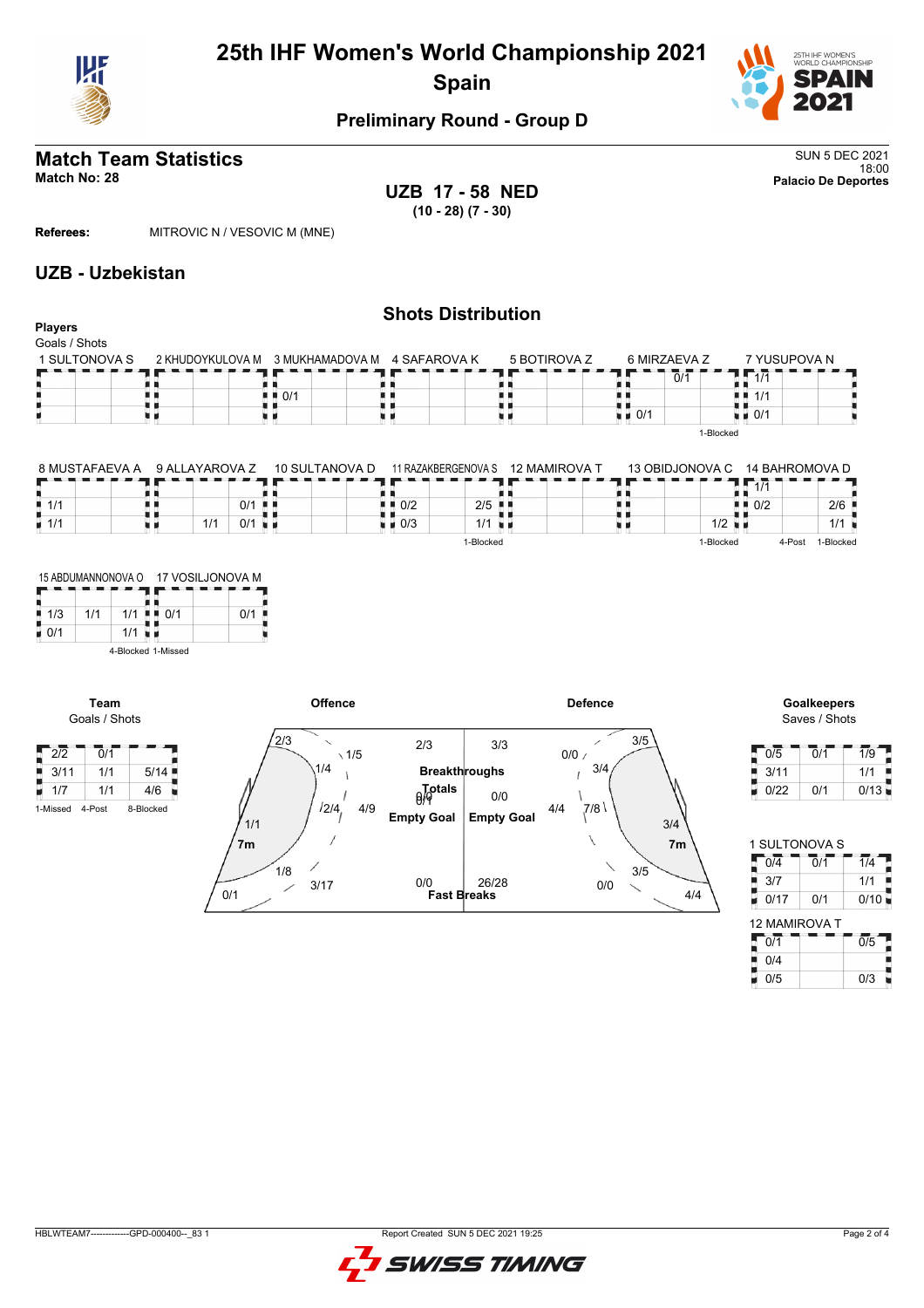



# **Match Team Statistics** SUN 5 DEC 2021

## **UZB 17 - 58 NED (10 - 28) (7 - 30)**

18:00 **Match No: 28 Palacio De Deportes**

**Referees:** MITROVIC N / VESOVIC M (MNE)

## **NED - Netherlands**

|                 | <b>Players</b>          | <b>Shots</b><br><b>Offence</b> |     |       |      |     |                |           |           | <b>Defence</b> |    |                | <b>Penalties</b> |   |              |              | <b>TP</b> |  |       |
|-----------------|-------------------------|--------------------------------|-----|-------|------|-----|----------------|-----------|-----------|----------------|----|----------------|------------------|---|--------------|--------------|-----------|--|-------|
| No.             | <b>Name</b>             | G/S                            | %   | 6m    | Wing | 9m  | 7 <sub>m</sub> | <b>FB</b> | <b>BT</b> | EG             | AS | <b>TF</b>      | <b>ST</b>        |   | <b>BS YC</b> | 2Min   RC BC |           |  |       |
| 6               | van der HEIJDEN Laura   | 3/3                            | 100 | 2/2   |      |     |                |           | 1/1       |                | 4  |                |                  |   |              |              |           |  | 30:32 |
| 7               | <b>BONT Debbie</b>      | 7/8                            | 88  | 1/1   | 1/1  |     |                | 5/6       |           |                | 2  |                | $\overline{2}$   |   |              |              |           |  | 42:33 |
| 8               | <b>ABBINGH Lois</b>     | 1/2                            | 50  |       |      | 1/1 | 0/1            |           |           |                | 4  |                |                  |   |              |              |           |  | 15:34 |
| 9               | <b>NUSSER Larissa</b>   | 7/7                            | 100 | 1/1   |      | 1/1 | 1/1            | 4/4       |           |                | 6  |                | 1                |   |              |              |           |  | 34:34 |
| 10 <sup>1</sup> | <b>SNELDER Danick</b>   | 4/6                            | 67  | 2/4   |      |     |                | 2/2       |           |                | 5  |                |                  |   |              |              |           |  | 33:43 |
|                 | <b>KNIPPENBORG Lynn</b> | 3/4                            | 75  | 1/2   |      |     | 2/2            |           |           |                |    |                | 4                |   |              |              |           |  | 14:28 |
| 12              | van WETERING Bo         | 5/6                            | 83  |       | 2/2  |     |                | 3/4       |           |                | 3  |                |                  |   |              |              |           |  | 30:49 |
| 18 <sup>1</sup> | <b>DULFER Kelly</b>     | 5/5                            | 100 | 2/2   |      | 1/1 |                | 1/1       | 1/1       |                | 5  |                | $\overline{2}$   | 3 |              |              |           |  | 32:27 |
| 19              | <b>FRERIKS Merel</b>    | 6/7                            | 86  | 5/6   |      |     |                | 1/1       |           |                |    |                |                  |   |              |              |           |  | 26:17 |
| 20              | <b>SMITS Inger</b>      | 1/1                            | 100 |       |      |     |                | 1/1       |           |                | 3  |                | 1                |   |              |              |           |  | 16:28 |
| 22              | <b>SPRENGERS Zoe</b>    | 4/6                            | 67  |       | 1/3  |     |                | 3/3       |           |                |    |                |                  |   |              |              |           |  | 29:22 |
| 31              | <b>VOLLEBREGT Kelly</b> | 6/6                            | 100 |       | 3/3  |     |                | 3/3       |           |                |    |                |                  |   |              |              |           |  | 16:35 |
| 33              | <b>WESTER Tess</b>      |                                |     |       |      |     |                |           |           |                | 2  |                |                  |   |              |              |           |  | 14:43 |
| 38              | <b>TEN HOLTE Yara</b>   |                                |     |       |      |     |                |           |           |                | 6  | $\overline{2}$ |                  |   |              |              |           |  | 44:56 |
| 48              | <b>HOUSHEER Dione</b>   | 2/2                            | 100 |       |      |     |                | 1/1       | 1/1       |                | 8  |                | 4                |   |              |              |           |  | 21:59 |
| 79              | POLMAN Estavana         | 4/4                            | 100 | 1/1   |      | 1/1 |                | 2/2       |           |                | 3  |                |                  |   |              |              |           |  | 15:00 |
|                 | Bench/Team              |                                |     |       |      |     |                |           |           |                |    |                |                  |   |              |              |           |  |       |
|                 | <b>Totals</b>           | 58/67                          | 87  | 15/19 | 7/9  | 4/4 | 3/4            | 26/28     | 3/3       |                | 53 | 6              | 11               | 8 |              |              |           |  |       |

| <b>Goalkeepers</b> |                     | <b>Total Shots</b> |    | 6m Shots |     | <b>Wing Shots</b> |     | 9m Shots |                 | 7m Shots | <b>Fast Breaks</b> |     | <b>Breakthroughs</b> |     |    |
|--------------------|---------------------|--------------------|----|----------|-----|-------------------|-----|----------|-----------------|----------|--------------------|-----|----------------------|-----|----|
| No.                | <b>Name</b>         | S/S                | %. | S/S      | %   | S/S               | %   | S/S      | %               | S/S      | %                  | S/S | %                    | S/S | %  |
|                    | 33 WESTER Tess      | 6/10               | 60 | 2/2      | 100 | 1/1               | 100 | 3/7      | 43              |          |                    |     |                      |     |    |
|                    | 38   TEN HOLTE Yara | 20/33              | 61 | 6/10     | 60  | 1/3               | วว  | 12/16    | 75 <sub>1</sub> | 0/1      |                    |     |                      | 1/3 | 33 |
|                    | Totals              | 26/43              | 60 | 8/12     | 67  | 2/4               | 50  | 15/23    | 65              | 0/1      |                    |     |                      | 1/3 | 33 |

| <b>Team Shots</b>      | Goals | <b>Saves</b> | <b>Missed</b> | Post | <b>Blocked</b> | <b>Total</b> | %   |
|------------------------|-------|--------------|---------------|------|----------------|--------------|-----|
| 6m Shots               | 15    | 3            |               |      |                | 19           | 79  |
| <b>Wing Shots</b>      |       |              |               |      |                | 9            | 78  |
| 9m Shots               | 4     |              |               |      |                | 4            | 100 |
| 7m Shots               | 3     |              |               |      | N/A            | 4            | 75  |
| <b>Fast Breaks</b>     | 26    |              |               |      |                | 28           | 93  |
| <b>Breakthroughs</b>   | 3     |              |               |      |                | 3            | 100 |
| <b>Empty Net Goals</b> |       | N/A          |               |      |                |              |     |
| <b>Totals</b>          | 58    | 5            |               | 3    |                | 67           | 87  |

**Number of Attacks:** 73, **Scoring Efficiency:** 79%